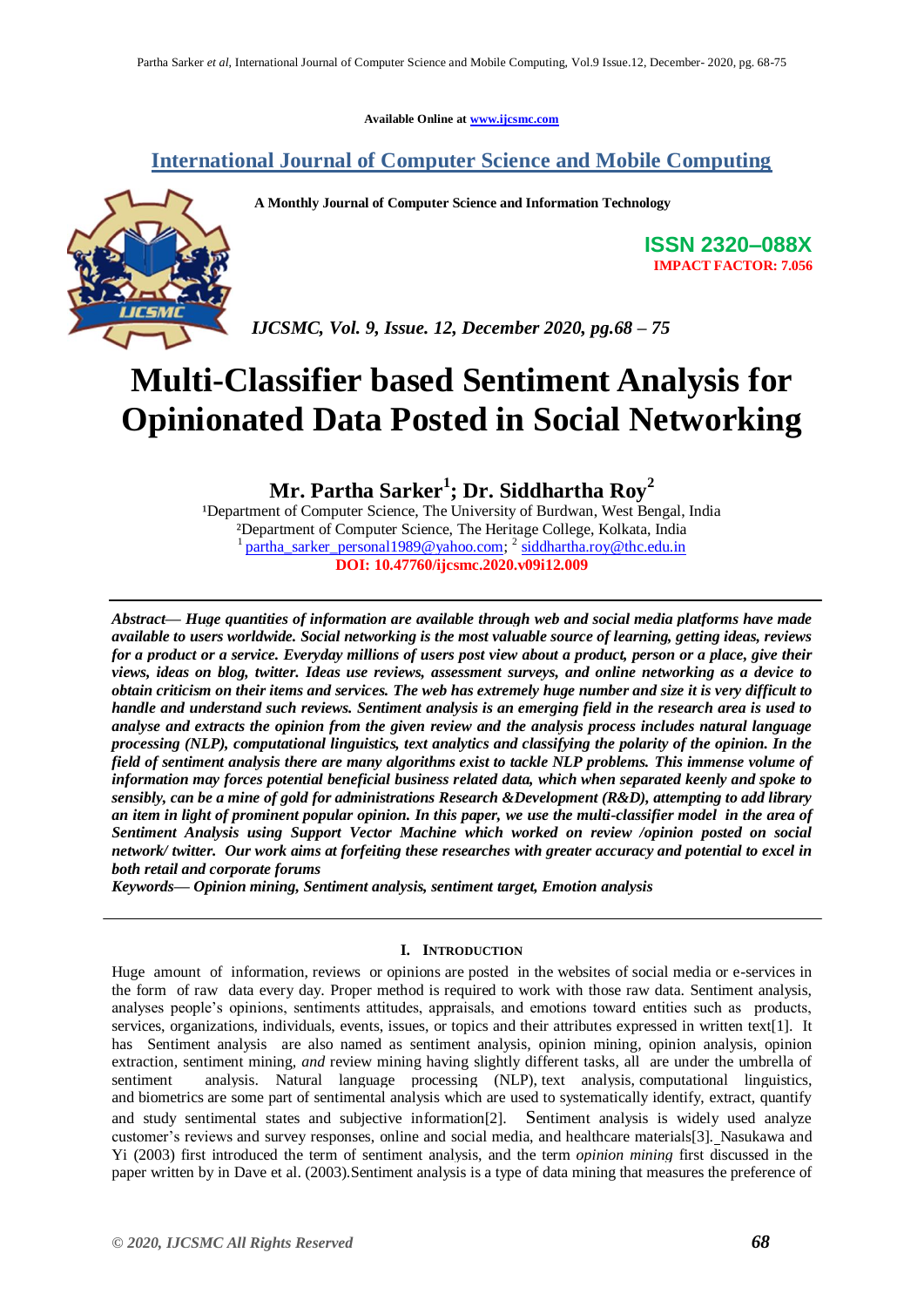people"s opinions through NLP, computational linguistics and text analysis, which are used to extract and analyze individual information from the social media and similar sources. The analyzed data quantifies the general community"s sentiments or reactions toward certain products, people or ideas and unveil the appropriate polarity of the information. Sentiment analysis systematically rates human emotional states according to positive or negative polarity or a neutral or mixed value, or according to mood, emotion, or feelings (angry, joyful, depressing, conceited, saddened, etc.) and to use sentiment data for business purposes. Prejudice and sentiment affluence to human communications, whether in conversations or posted online or to our social networks. Customer"s view. mood, opinion, and emotion carries enormous business opportunities when captured electronically. It has very broad application areas such as ,Social media monitoring, Brand monitoring, Voice of customer (VoC),Customer service, Market research and analysis, Workforce analytics and voice of employee and Market research and analysis.. With more rapid Internet, people typically search for information on the Internet.

Typically, a large volume of documents, webpages or learning objects are published electronically by search engine in no specific order. Online customer reviews are regarded as a important source of information that is helpful for both future consumers as well as the companies themselves In webpages, reviews are presented in natural language in unstructured format. The job of manual scanning through huge quantities of reviews is computationally expensive and is not practicable with regard to businesses. Hence, it is more effective to automate processing of those reviews and present the required information in an appropriate format. The high level issue of opinion summarization handles the determination of sentiments, attitudes or opinions which authors have conveyed in a natural language format with regard to a particular attribute Sentiment analysis can be applied at different levels of scope:

- *Document level:* sentiment analysis obtains the sentiment of a paragraph or entire document .*Sentence level* : sentiment analysis obtains the sentiment of a single sentence.
- *Sub-sentence level* : sentiment analysis obtains the sentiment of sub-expressions within a sentence.(Aspect based)

The following figure (Fig 1) illustrates the taxonomy of sentimental analysis.



Fig 1 Taxonomy of Sentimental Analysis

This paper presents the sentimental analysis of some well-known methods or proposal of Sentiment Analysis. The new approach follows machine learning technique at document level . The Standard classifier like Naive Bayes (NB), is used to deduct result and for analysis. After introductory section, literature review is discussed in section II .Steps towards steps towards sentimental analysis is discussed in Section III. Present work flow is discussed in section IV. Simulation results discussed in section V where as section VI and Section VII we discuss the future scope and conclusion.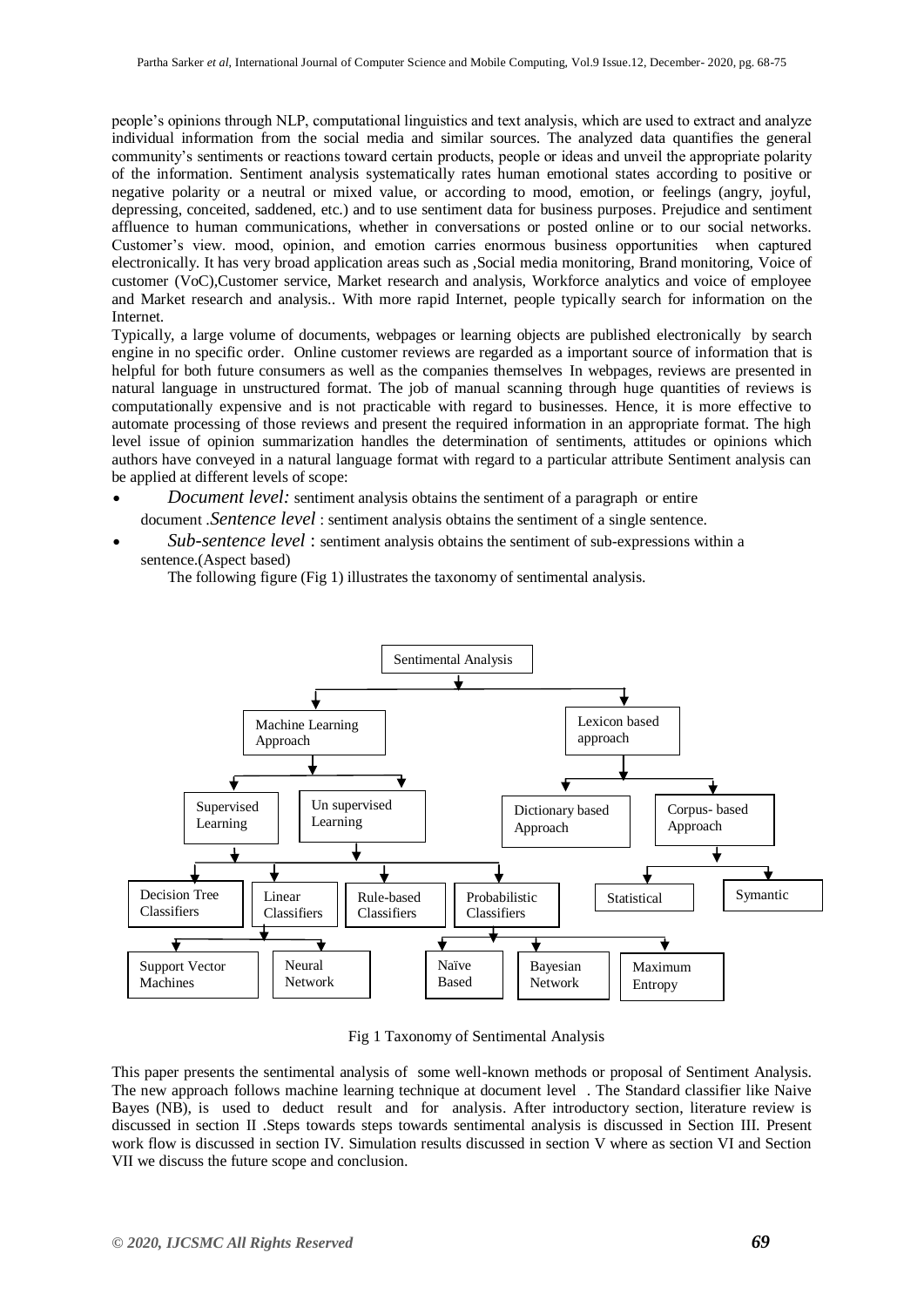#### **II. LITERATURE REVIEW**

 Various works have been carried out on sentiment classification and opinion mining are reviewed. In the first section various techniques used for Opinion mining and sentiment classification is investigated. Subsequently feature selection techniques which is critical for unstructured data classification is reviewed. The final sections deal with classification and optimization techniques. Balahur et al (2009) presented a comparison on the techniques as well as resources which may be utilized for mining opinions[4]. Somprasertsri and Lalitrojwong (2010) proposed a method for searching product attributes as well as opinions on the basis of considering syntactic as well as semantic information[5]. Through application of dependency relationships as well as ontological knowledge with probabilistic based models, outcomes of experiment showed that the proposed method was more flexible as well as efficient. Schneider et al., (2009) proposed a novel matrix learning strategy for extending relevance learning vector quantization (RLVQ), an effective prototype-based classification protocol, toward a general adaptive measure. Through introduction of a full matrix of relevance factors in the distance metric, correlations between various attributes as well as their significance for classification occurs at the time of training. Page Layout When contrasted with weighted Euclidean measure utilized in RLVQ as well as its variants. Li et al., (2010) proposed an opinion mining system which put emphasis on polarity calculating techniques and helps opinion information from reviews. Features lexicon and sentiment lexicon were constructed for mining attributes as well as affective entities. The experimental results showed the system is feasible and effective. Sentiment mining and retrieval system which mines functional knowledge from product reviews found in the paper wriiten by Ji et al., (2010),where a comparison between positive and negative evaluation towards sentiment orientation were presented in the system and experimental results on a real-world dataset have shown quite satisfactory and effective. Veeraselvi and Saranya (2014) presented opinion detection and organization subsystem, based on Genetic-Based Machine Learning (GBML)[6] technique which integrates into proposed larger question-answering system. The classification of a review was estimated through the average semantic orientation of phrases and experimental results of the proposed techniques were satisfactory. Jia et al., (2008) proposed a new method of semantic similarity calculation. The concepts were classified into three lasses: simple concept; complex concept and combined concept. To different concept, different method was designed and then transformed the similarity calculation of concept into the similarity calculation of the seemed. The similarity of the sememe was computed by the hyponymy of the sememe in the sememe tree. Experiments showed the new approach was effective to the similarity calculation and outperformed the conventional computed approaches. A novel type of tree known as opinion tree was proposed and described by Ding et al., (2009). An opinion tree based flexible opinion mining system was formulated and OM were realized in a unified flexible model. Finally, an experiment on how to construct the opinion tree was finished, and overall opinions of one internet topic was generated in the opinion tree. A review encompassing approaches to ensure opinion oriented text data was suggested by Khan et al., (2009) which dealt with sentiment analysis and utilized classification methods were identified for opinionated documents to assist further research. Binali et al., (2009), which proposed an opinion mining model and revealed novel research areas. A sentiment phrase classification vector based web Opinion mining algorithm was presented by Han et al., (2010). Through sentiment phrase classification techniques the algorithm compared similarity between document vectors, mined the document's theme and judged document theme attributes. Experiments revealed the algorithm"s better effectiveness and practicality. Related studies regarding market prediction were surveyed by Nassirtoussi et al.,(2014)on the basis of online-text-mining for producing a picture of generic elements which all have. This comparative systems analyses extends into theoretical as well as technical foundations and assists research in structuring the filed as well as identifying particular features requiring more research. The creation of words in English as well as Chinese from alphabets and characters to words as well as phrases correspondingly was delineated by Chen and Su(2009). The keyless research model acquires deferential quantity of characters in a phrase, from several Chinese texts. Synonyms are discovered form synonymous procedure. Around fifty top keywords as well as fifty bottom keywords delineated quality of class teaching by students in an open-ended writing component in a questionnaire was utilized for evaluations. It is proven that keywords are from texts when keywords are not described prior, frequency of keyword occurrence in text documents is acquired and the model is applied to other domains. An opinion mining model which extracted opinions as well as views of customers and examined them for providing concrete market flow with confirmed statistical data was proven by Shandilya and Jain (2009). The software utilized classification, clustering as well as lingual knowledge-based opinion mining for providing the attributes. The rapid growth of computer based high-throughput method has offered unparalleled opportunities for but, huge amounts of high dimensional data are possess a challenge to data mining methods. Features selection is an important stage in data mining applications that can efficiently decrease data dimensionality through removal of non-relevant attributes For filling this gap, Zhao et al., (2010) presented a features selection archive that was formulated for collecting the most famous protocols which have been formulated in the features selection research for serving as a platform to facilitate their application, comparison as well as joint study. Yu and Liu (2004) showed that feature relevance alone is not sufficient for effective features selection of high-dimensional data. Features redundancy was defined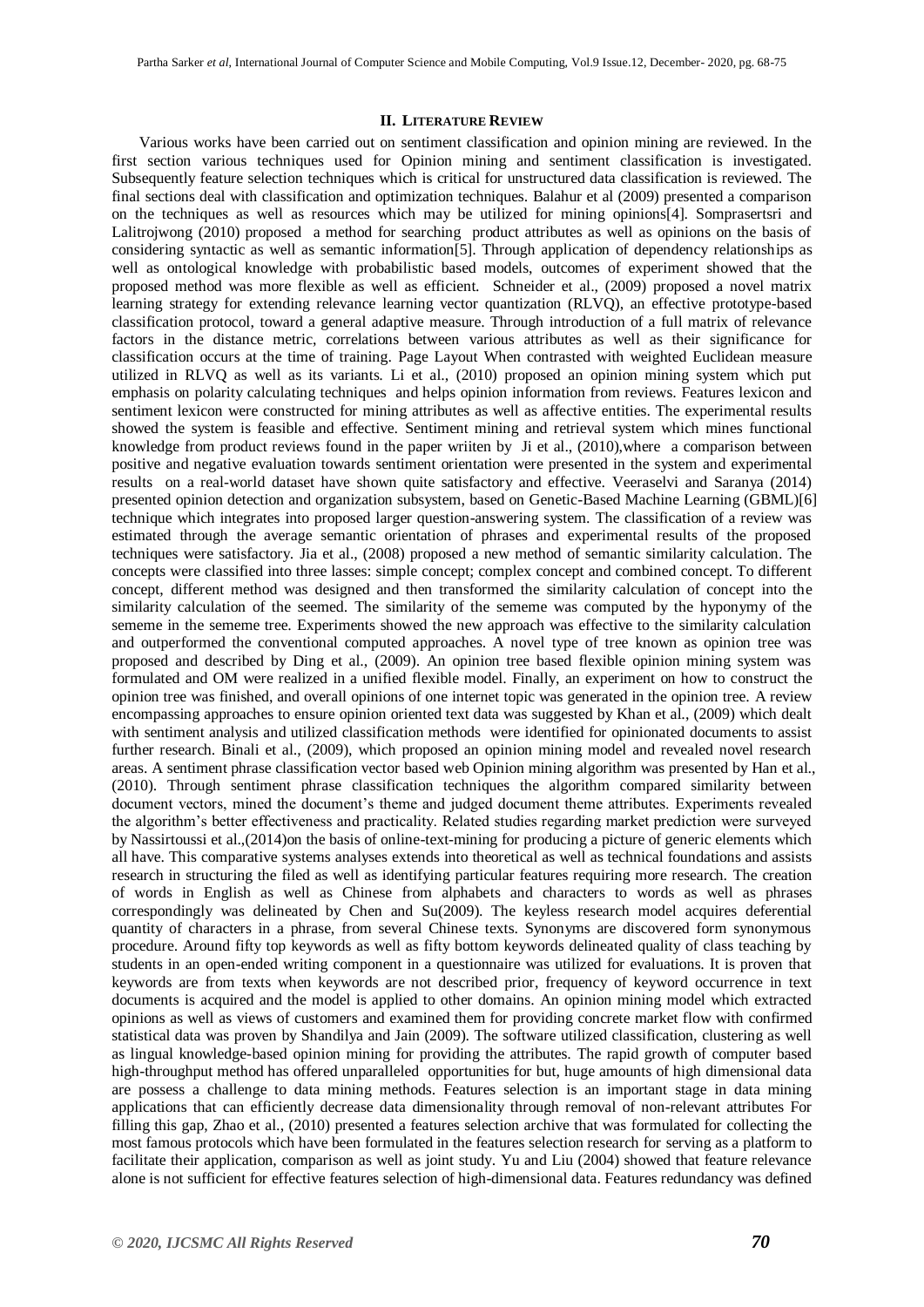as well as proposed for performing explicit redundancy analysis in features selection. A novel framework was suggested which decouples relevance as well as redundancy analyses. A correlation based technique was developed for relevance as well as redundancy analysis, and conducted an empirical study of its efficacy contrasting it with other representative techniques. Wang et al., (2010) proposed an effective method of semantic role labeling on the basis of hybrid comparative patterns for Chinese comparative sentences. In the proposed method, the original hybrid comparative patterns were constructed as per the syntactic structures of comparative sentences. The outcomes of experiments indicated the efficacy of the suggested method. Shein and Nyunt (2010) suggested an ontology based combination method for classifying sentiments. The suggested technique merged NLP methods, ontology based on FCA design, as well as SVM for classification of software reviews as positive, neutral or negative. Cho et al., (2014) proposed a Systemic analyses frameworks for g Korean Twitter data for mining temporal as well as spatial trends of brand images. Sentiment classification is carried out by a SVM as well as multi-nominal Naive Bayes classifier. Liang et al., (2010) proposed mining for user opinions on products on the basis of item taxonomy by experts It looked into personalized item recommendations on the basis of user opinions. Ma et al., (2011) implemented an opinion mining tool which hybridized three different methods: for semantic patterns, which simplified the structure of the natural language syntax; weighted sentiment lexicon, which used as semantic feature words; and finally based on traditional KNN or SVM classification method. Three supervised machine learning protocols which are Naïve Bayes, SVM as well as character based N-gram model were contrasted for sentiment classification of reviews on travel blogs for seven popular travel destinations in the US as well as Europe by Ye et al., (2009). Experiments proved that the SVM as well as N-gram methods performed better than Naïve Bayes and when training data sets had several reviews, all three methods displayed a minimum of 80% accuracy. Sentiment classification methods are included in mining reviews domain from travel blogs in this research.

# **III.STEPS IN SENTIMENTAL ANALYSIS**

Sentiment analysis is the progress of a classification system to classify a piece of text as "positive" or "negative". Sometime this classification system may includes "neutral", or even positivity or negativity on a scale of 1 to 5, or 1 to 10. A very clear methodology to developing sentiment classifiers exist in terms of NLP. Various steps towards sentimental analysis is discussed elaborately In the following section.

# **Step 1: Text preprocessing:**

This is the first step . In this step unnecessary aspects of the text information which are unlikely provide any additional information to the model is filtered out. It also allows to streamline the text in the model with more information. Some examples **are as follows :-**

- 1. Replacing all positive emoticons with "HAPPY". Removing unnecessary punctuation. Punctuation is unlikely to provide additional information.
- 2. Removing stop-words, such as "to", "and", "do". These occur very frequently and can create a onfusion of the model, causing it to perform worse.

#### **Step 2: Feature generation**

Once pre-processing of text is done it is ready to be put into a model, the next step is to generate features that can be used in the model. This means that we need to convert the text of each document into some numerical value that can be interpreted by the model. There are a number of popular features extracting tasks exist for NLP tasks:-

- 1. Word embeddings. Create a feature vectors for the document using pre-trained word embeddings such as GoogleNews word2vec or GloVe or InferSent
- 2. Lexicons. Most frequently word is chosen as Lexicons . NLTK is used to extract the most commonly occurring words in positive text. Count of the number of positive/negative lexicons in each document which can be treated as a features.
- 3. TF-IDF. This is a weighting metric used provide information on word importance across documents.

## **Step 3: Initial classification**

Once the feature array set up is done, it can feed it into models to make predictions. There are various options are there we need to select any one of them . All are discussed below

- 1. Train/test split: Split entire data up into two parts say 90% data for training the model, and rest 10% for testing. The results obtained from testing are final results.
- 2. Cross-validation: This involves iteratively creating different train/test splits (called fold) across the data which gives different scores from testing. Then the average score is taking for prediction. Overfitting can be avoided by this method.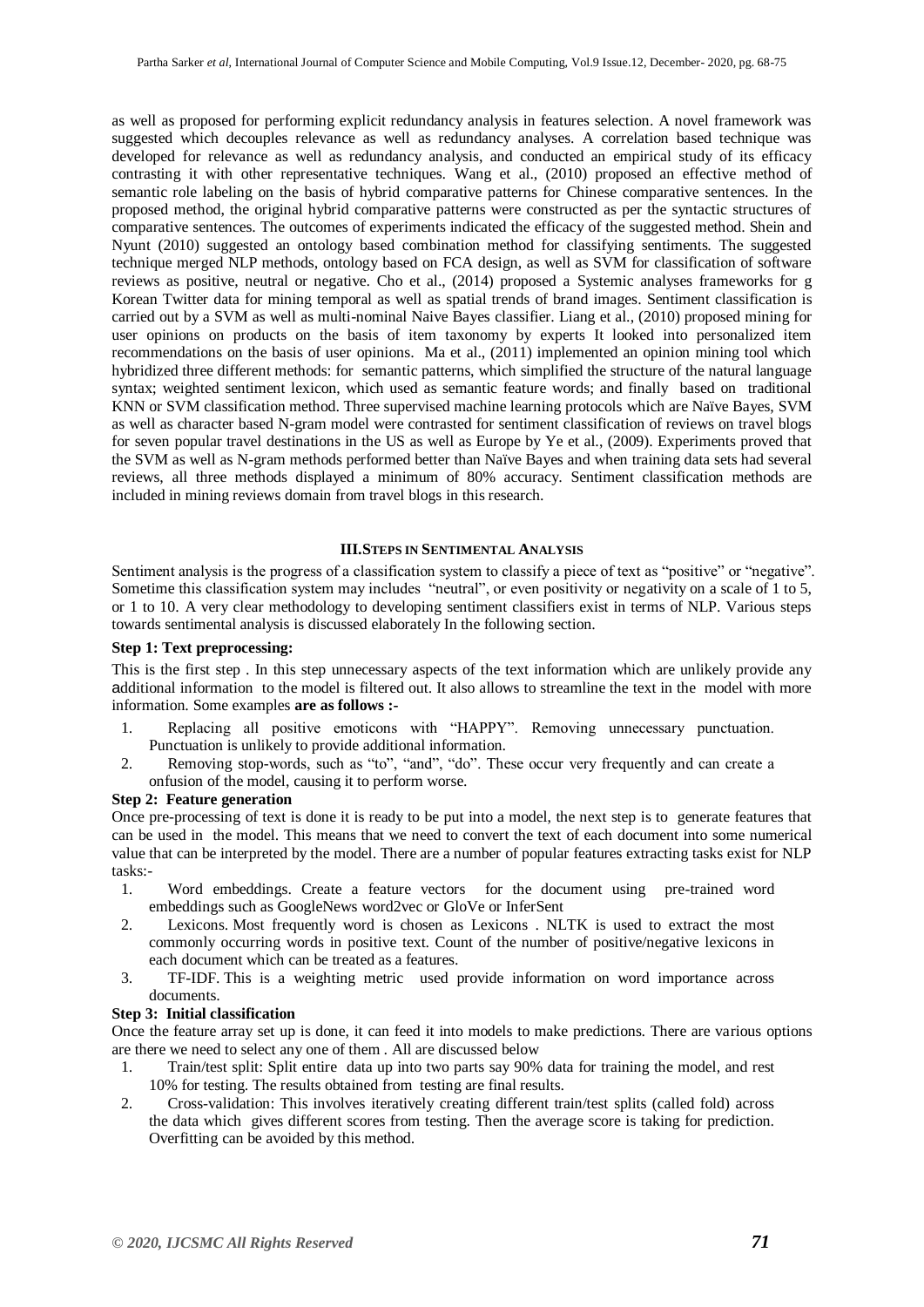3. Stratified cross-validation: In this method it ensures that each fold has the same distribution of classes. For example, if 70% of data is classed as positive, and 30% negative, then each fold will have 70% positive documents and 30% negative.

To obtain the scoring matrix, various parameters such as Accuracy, F1-Score which is mainly useful for binary classification and Macro-averaged / Micro-averaged F1-score which is useful for multilabel classification with an unequal number of each class are used. There are various algorithms exist such as Naive Bayes,Logistic Regression,Support Vector Machine,Random Forests and Neural Networks. Different algorithm is used for various tasks, for example, Logistic Regression with word embeddings and lexicons as features.

# **Step 4 : Hyperparameter tuning**

With hyperparameter tuning re-implementing the best model from step 3can be obtained , but tuning the hyperparameters of the model to try to improve performance. Once it performs really well, test it again on the test set to make sure that tuned the model to the point of over-fitting the data.

# **Step 5 : Final Visualisation**

In this stage visualization of graphical representation over the various graphs is obtained (including with the percentage of three sentiments which will be in the given text).

# **IV.PRESENT WORK**

 In our work we have used Naïve base classifier as it requires a small amount of training data to estimate the test data. So, the training period is less. It is easy to implement and this algorithm works quickly and can save a lot of time. It is also suitable for solving multi-class prediction problems. Since in our model features are independence , it can perform better than other models and requires much less training data. Moreover Naive Bayes is better suited for categorical input variables than numerical variables. To implement the proffjec we have used Java script in the front end and python 3.7.3 with python library such as numpy, pypassing, pystocks[7],[8],[9] with backend as SQLLite (V3) DB Browser. We run the code in windows 7. Algorithm for and workflow (Fig 2(a) and 2(b))four proposed work is shown as follows



Fig 2(a) Algorithm for our proposed work Fig 2(b) Workflow for our proposed work

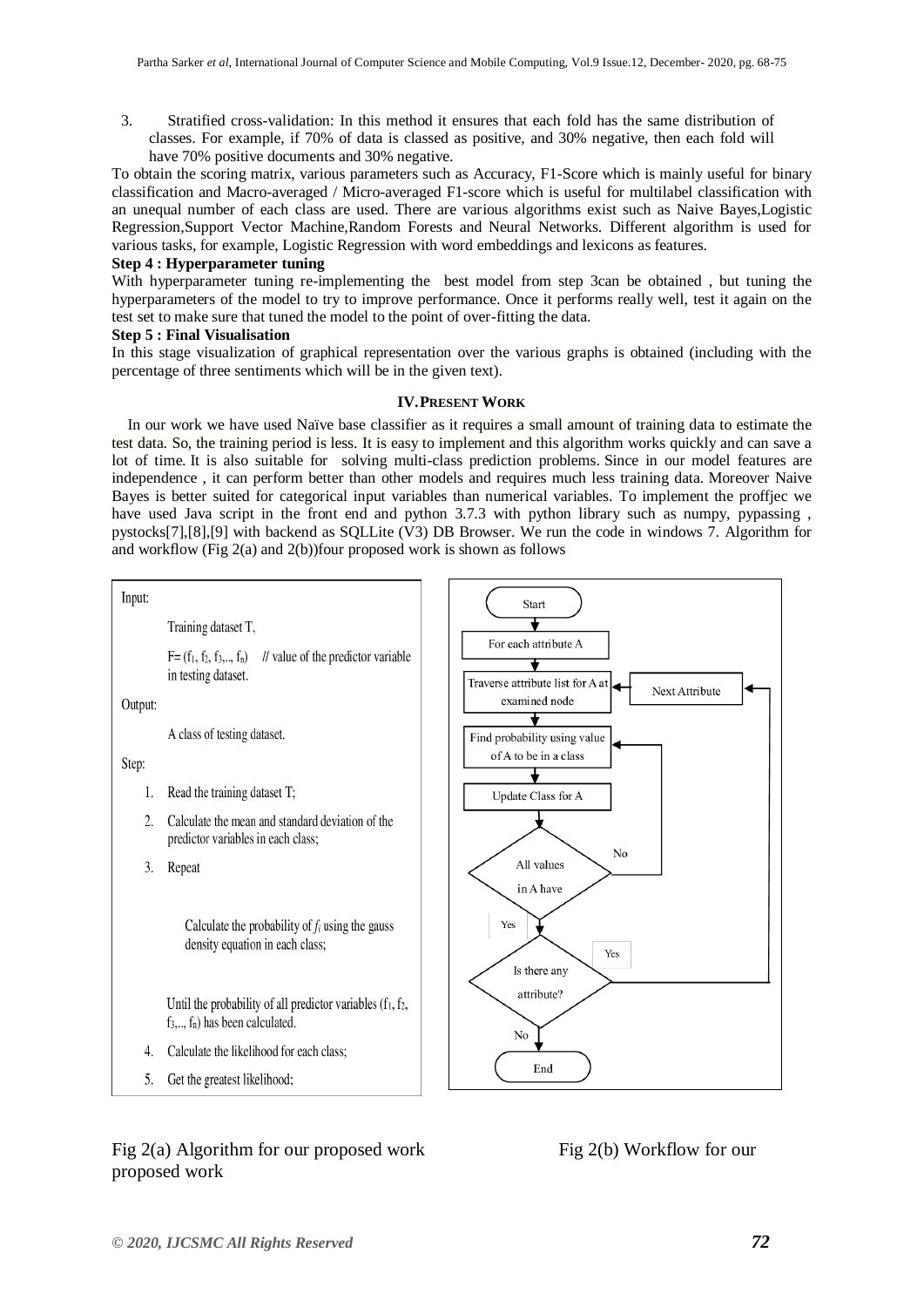# **V. RESULT AND ANALYSIS**

In the following section we have extracting the text message from twitter as well as product review from social media. Apply sentimental analysis and shown the graphical images using pie chart as well as bar chart and classify into three categories namely, positive, neutral and negative opinion. Result & Analysis for Twitter :-

 $\leftarrow$ Tweet **PMO** India  $\leftarrow$ @PMOIndia I am happy to share that only last week,  $25.79$ funds amounting to nearly six billion US dollars have been released to the provincial governments in lieu of such 45.7 diversion for development of forest lands: PM 12:01 PM · 09 Sep 19 · Twitter for iPhone 28.6% 951 Retweets 6,541 Likes ● Positive ● Neutral ● Negative Fig 3(a)- Pie Chart on Sentiment Analysis of Tweet  $16$ **Positive** Positiv  $14$  $12$ Negativ  $10$ **Neutral Jegative** 

Fig **3(b)**Column Chart on Sentiment Analysis of Tweet Fig **3(c)**:- Bar Chart on Sentiment Analysis of Tweet

Product Review :- **(** [Sony Extra Bass SRS-XB10 Portable Splash-Proof Wireless Speakers with Bluetooth and](https://www.amazon.in/Sony-SRS-XB10-Portable-Splash-Proof-Bluetooth/dp/B07F9SJ27J/ref=cm_cr_arp_d_product_top?ie=UTF8)  [NFC \(Blue\)](https://www.amazon.in/Sony-SRS-XB10-Portable-Splash-Proof-Bluetooth/dp/B07F9SJ27J/ref=cm_cr_arp_d_product_top?ie=UTF8) **)**

It had a great impression on me at very first, but later after 5-7 days I came to know the qualities of product which is very bad. It is not at all working properly though it has a good battery life but I am feeling totally bad to buy this product. Poor sound quality and also not working properly now.





Fig 4(a):- Pie Chart on Sentiment Analysis of Fig 4(b) Column Chart on Sentiment Analysis of Amazon Product Review **Amazon Product Review**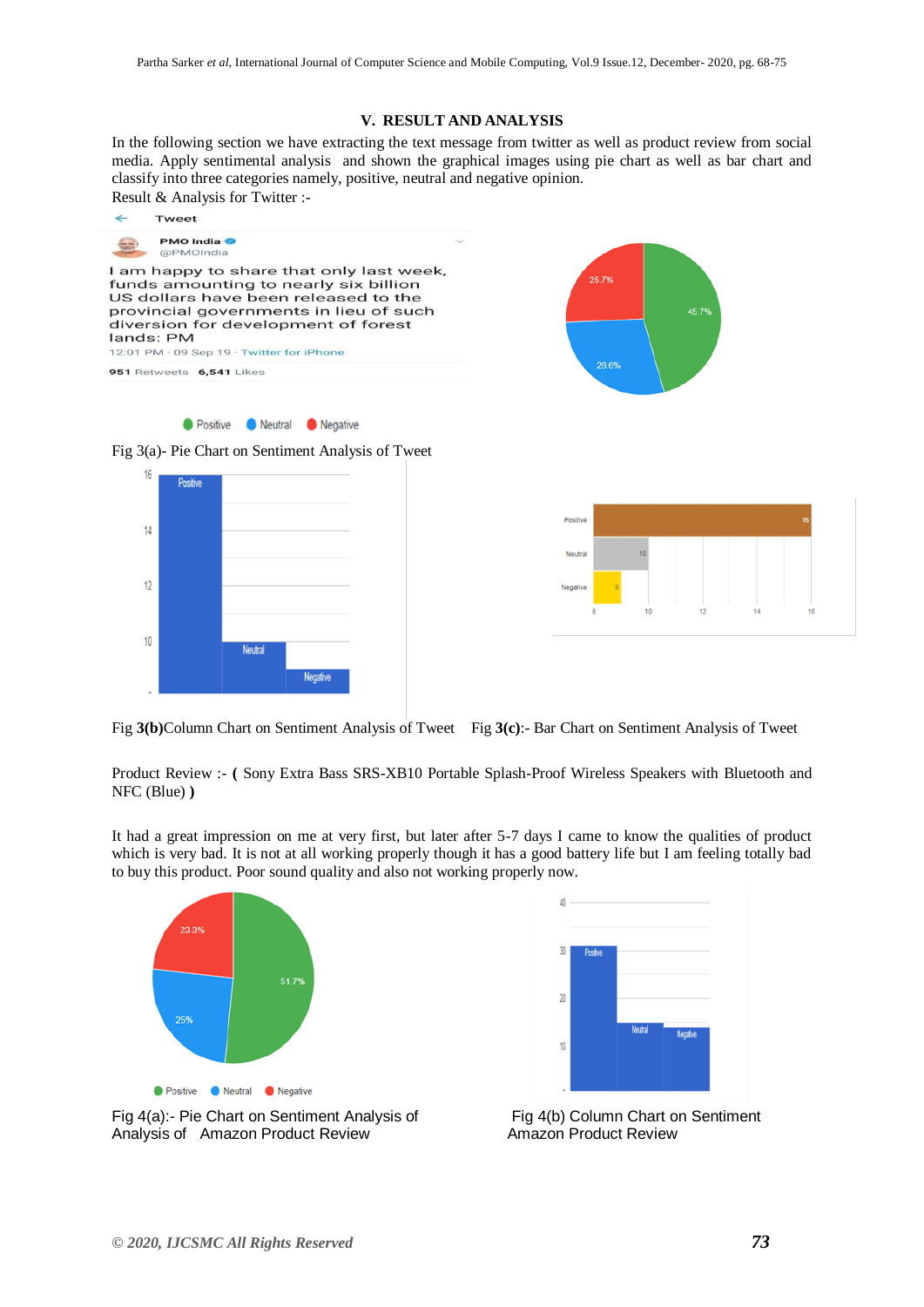

Fig 4(c):- Bar Chart on Sentiment Analysis of Amazon Product Review (Bloototh headphone)

Everything is fine but the main problem is it's battery. It doesn't last long. Max 3-4 hours and that even I was continuous just calling*.*



Fig 5(a):- Pie Chart on Sentiment Analysis of Fig 5(b)- Column Chart on Sentiment Analysis of Flipkart Product Review Flipkart Product Review





Fig 5(c):- Bar Chart on Sentiment Analysis of Flipkart Product Review

## **VI.LIMITATION AND FUTURE SCOPE**

 We have implemented using Naive Bays classifier method for some advantages .But this algorithm has some limitation also. Practical limitation of Naive Bayes is that all the attributes i.e, all features are independent, which rarely happens in real life. This is the reason that Naïve based should not use in real world problems. Another limitation of this algorithm is that This assigns zero probability to a categorical variable whose category in the test data set wasn"t available in the training dataset is called "zero-frequency problem". So implementing with other classifier algorithm and comparison study is the future scope of our work. Moreover feature extraction is yet to be done. It can be more user friendly as well as more customized in future. There is no